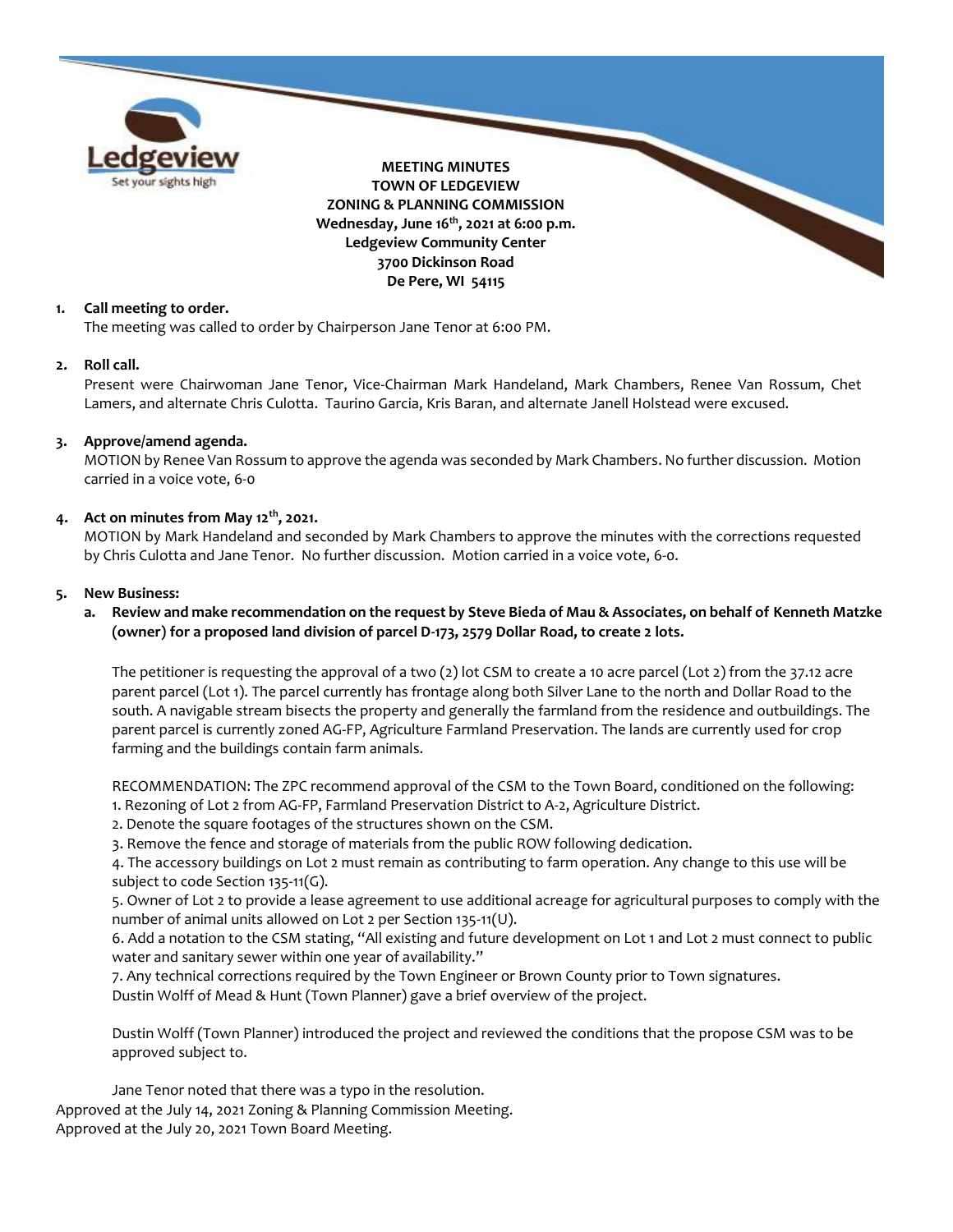Chris Culotta noted that this property was within a park service area and asked if there were any impacts to future park planning resulting from the proposed land division.

Dustin Wolff stated there would be not impacts.

MOTION by Renee Van Rossum to approve the CSM subject to the staff recommendations. The motion was seconded by Mark Handeland. No further discussion. Motion carried in a voice vote, 6-0.

## **b. Review and make recommendation on the request made by Steve Bieda of Mau & Associates, on behalf of Kenneth Matzke (owner) to rezone Lot 1 of the proposed land division of parcel D-173 from AG-FP to A-2.**

The petitioner is requesting to rezone parcel D-173 from AG-FP, Farmland Preservation to A-2, Agriculture District. This rezone accompanies a 2 lot CSM. The petitioner's intent is to split the existing farm buildings which do contain animals (3 buildings and 2 silos) from the tillable lands. The property contains an existing lease agreement (which includes the farmlands immediately easy on D-174-2) through 12/31/2021 which states the intended use of the property as a farm. According to the terms of the lease, it may be extended one (1) year from 12/31/2021.

RECOMMENDATION: Based on an evaluation of the key "findings of fact" addressed above, staff recommend that the Plan Commission recommend approval to the Town Board for the following reasons:

1. The proposed rezoning from AG-FP to A-2 is consistent with the current zoning and development trends in the area. 2. The lands are suitable for agricultural and limited rural residential.

3. The proposed zoning district conforms to the goals and the land use illustrated on the Future Land Use Map of the adopted Comprehensive Plan.

4. The rezone is conditioned on recording the two (2) lot Certified Survey Map.

Dustin Wolff provided a brief overview of the request to rezone Lot 2 of the pervious CSM.

Mark Handeland asked what the process was to rezone land out of farmland preservation with the County.

Dan Teaters noted that the Town's review must ensure that the requirements of Chapter 91.48 of the State of Wisconsin Administrative Code are being met. The Town also coordinates any rezoning of land out of AG-FP with Brown County Land and Water Conservation, Brown County Planning, and DATCP.

Chet Lamers asked why the property was being split if it was going to be farmed and kept as is.

Dustin Wolff and Steve Bieda of Mau & Associates (agent for owner) noted that there are various reasons why a property would be split.

MOTION by Mark Handeland to approve the rezoning subject to the staff conditions was seconded by Chet Lamers. No further discussion. Motion carried in a voice vote, 6-0.

### **c. Review and make recommendation on the request by Steve Bieda of Mau & Associates, on behalf of William and Erin Enright (owners) for a proposed combination of parcel D0720, D-721, 3512 and 3524 Euro Lane, to create 1 lot.**

The petitioner is requesting approval to combine two parcels (D-720 & D-721) for an addition to the existing residence. The lots measure 1.05 acres and 1.27 acres respectively. The properties are zoned R-1 Residence District.

RECOMMENDATION: The proposed CSM complies with the requirements of Chapter 96: Subdivision, and it is my opinion that the ZPC recommend approval of the CSM to the Town Board, conditioned upon the following: 1. Address any technical corrections required by the Town Engineer or Brown County.

Dustin Wolff gave an overview of the proposed combination CSM. He noted that Town staff wanted to add a second item to the recommendations. The second item is to remove or cap the lateral on the vacant lot.

Approved at the July 14, 2021 Zoning & Planning Commission Meeting. Approved at the July 20, 2021 Town Board Meeting.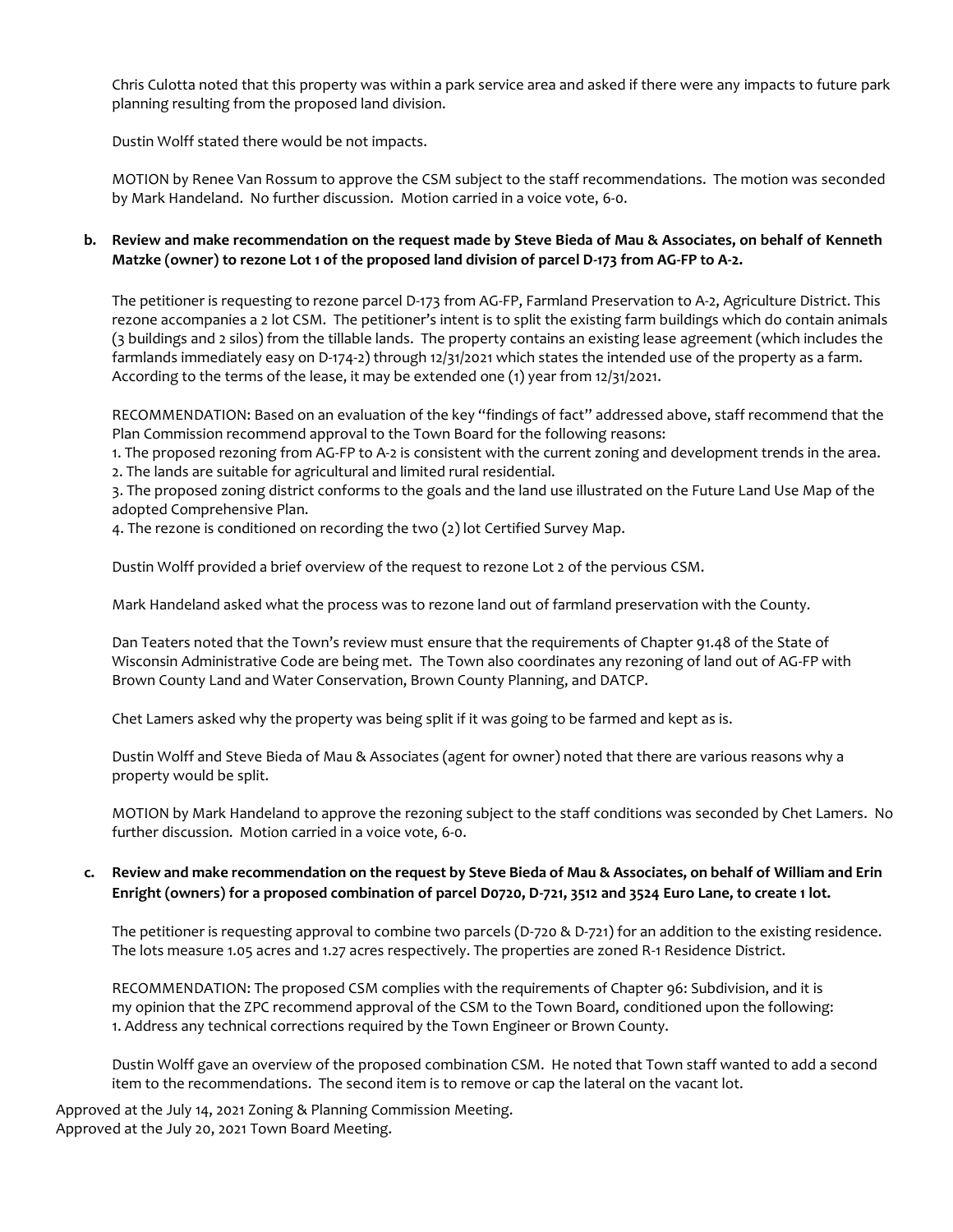Chet Lames asked if the second lateral could be used for a future accessory building in the future.

Dustin Wolff stated that it couldn't be used. All future service would need to connect to the house.

Chris Culotta noted that this property was in a park service area and asked if there were any negative impacts to park planning if the properties are combined.

Dustin Wolff stated that there were no negative impacts.

MOTION by Chet Lamers to approve the CSM subject to staff recommends. The motion was seconded by Mark Chambers. No further discussion. Motion carried in a voice vote, 6-0.

# **d. Review and make recommendation on the request made by Suann Dombrowicki (owner) on a Conditional Use Permit on parcel D-37-1-2 located at 2263 Greenleaf Road for a dog kennel.**

The petitioner is requesting a conditional use for a kennel to keep up to twenty-five (25) permanent dogs on the property, and five (5) temporary dogs for breeding. The property is 2.34 acres in size and contains a residence with attached ~2,500 SF garage.

RECOMMENDATION: Town staff find that the request for a residential Kennel complies with the "findings of fact" for approval. It is recommended that the Zoning and Planning Committee approve this conditional use permit request, with the following conditions:

1. No more than twenty-five (25) permanent dogs and five (5) temporary dogs shall be permitted on the property. No more than five (5) permanent dogs shall be a breed other than Cavalier King Charles Spaniels.

2. Kennel must be licensed annually by the Department of Agriculture Trade and Consumer Protection. A copy of the license and related inspections shall be provided to the Town annually.

3. Following notice to the owner, the Town shall be permitted on the property to conduct periodic inspections of the property to ensure safe and sanitary conditions and compliance with the conditional use requirements.

4. Future building additions and alterations to the site shall be required to reviewed and approved by the Zoning & Planning Commission to ensure compliance with the residential kennel conditional use permit.

Dustin Wolff provided a summary of the CUP request. Of special note, there are steps to operate a kennel and the applicant is licensed by the state and it following the steps through the Town. CUP requests like this are unique and must be reviewed in context to their surroundings. Upon review, staff has identified this location as a good fit for the proposed size of the residential kennel.

Jane Tenor asked why this was not a commercial kennel if they are planning to sell puppies.

Dustin Wolff noted that there will be no boarding at this kennel and that is the difference.

Chris Culotta asked if surrounding properties were notified.

Dustin Wolff stated that the surrounding properties will be notified for the public hearing that will be held at the next Town Board meeting.

Chris Culotta asked what the process would be if there was a nuisance problem.

Dan Teaters and Dustin Wolff noted that the Town would follow up on any complaints in accordance with the Town's code of ordinance. If there are numerous complaints it may result in revocation of the CUP.

MOTION by Mark Handeland to approve the CUP subject to the staff recommendations. Motion was seconded by Mark Chambers. No further discussion. Motion carried in a voice vote, 6-0.

Approved at the July 14, 2021 Zoning & Planning Commission Meeting. Approved at the July 20, 2021 Town Board Meeting.